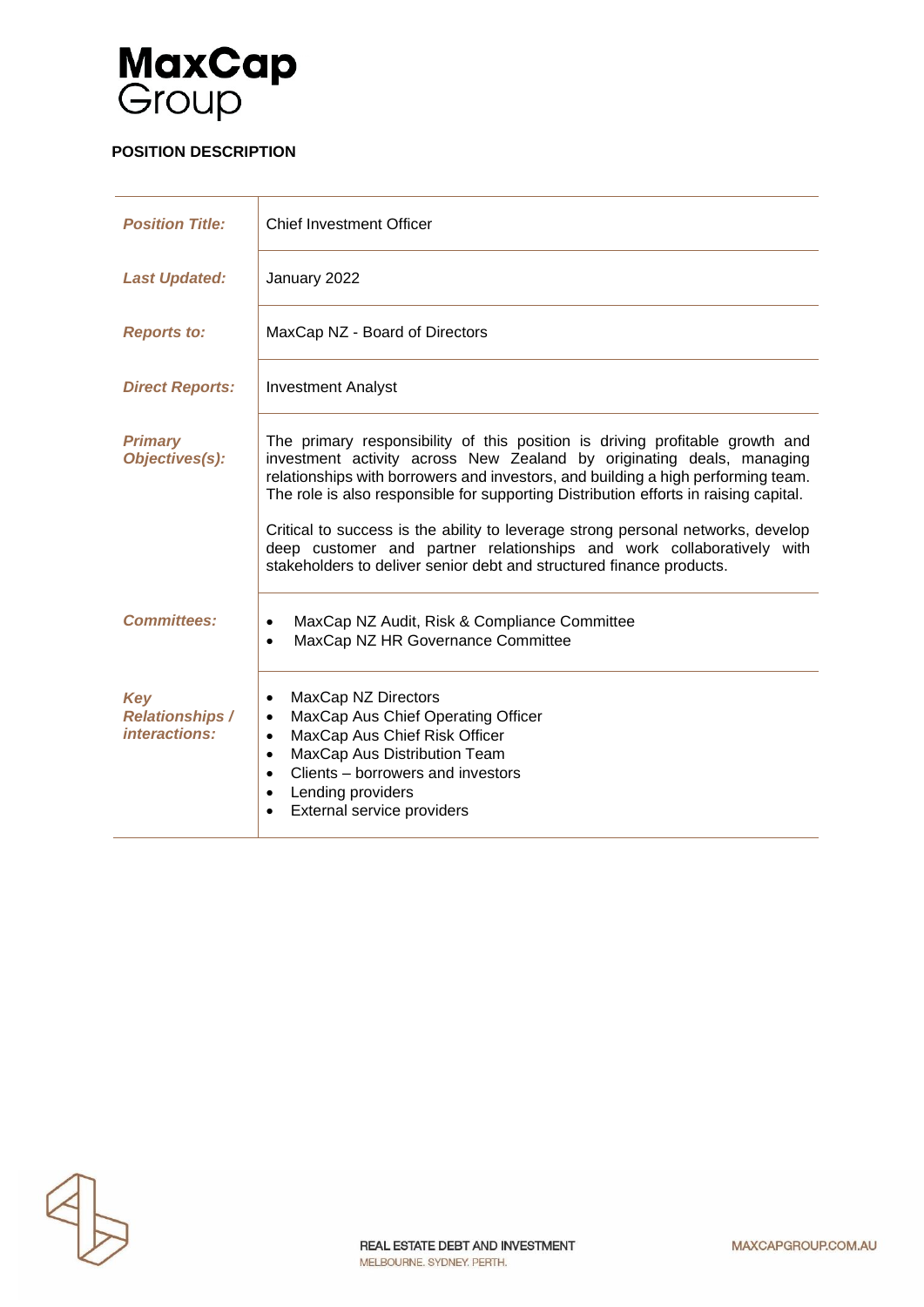

### **ROLES AND RESPONSIBILITIES**

#### **MAJOR ACTIVITIES**

| <b>Key Result Areas Key Activities</b>                                                   |                                                                                                                                                                                                                                                                                                                                                                                                                                                                                                                                                                                                                                                                                                                                                                                                                                                                                                                                                                                                                                                                                                                                                                                                                                                                      |
|------------------------------------------------------------------------------------------|----------------------------------------------------------------------------------------------------------------------------------------------------------------------------------------------------------------------------------------------------------------------------------------------------------------------------------------------------------------------------------------------------------------------------------------------------------------------------------------------------------------------------------------------------------------------------------------------------------------------------------------------------------------------------------------------------------------------------------------------------------------------------------------------------------------------------------------------------------------------------------------------------------------------------------------------------------------------------------------------------------------------------------------------------------------------------------------------------------------------------------------------------------------------------------------------------------------------------------------------------------------------|
| <b>Business</b><br><b>Development &amp;</b><br><b>Relationship</b><br><b>Management:</b> | Identify and nurture new opportunities to originate deals and achieve<br>$\bullet$<br>budgeted EBITDA<br>Maintain oversite of client relationships across the region (corporate / private,<br>$\bullet$<br>institutional) ensuring deep sustainable customer relationships reflecting a<br>trusted and influential advisor / service provider<br>Lead the development of existing referral networks and create and nurture<br>$\bullet$<br>new referral channels<br>Oversee relationships with the major bank and non-bank product,<br>$\bullet$<br>relationship, and transaction and credit specialists<br>Ensure growth from existing clients through effective deal management<br>$\bullet$<br>As required contribute to the development of complex and detailed financial<br>$\bullet$<br>strategy solutions and deliver advice to clients; negotiate competitive and<br>tailored pricing schedules for the business<br>Compile and share industry knowledge and market intelligence to identify<br>$\bullet$<br>opportunities and trends<br>Utilise industry and local market insights to effectively structure and<br>$\bullet$<br>communicate product and services to clients<br>Contribute to product development for MaxCap NZ and MaxCap Aus.<br>$\bullet$ |
| <b>Strategy &amp;</b><br><b>Planning:</b>                                                | Contribute to the development and execution of MaxCap NZ strategic<br>٠<br>objectives<br>In conjunction with the CIO develop regional strategic plans that clearly<br>$\bullet$<br>establish objectives and initiatives to achieve MaxCap's NZ vision<br>Ensure well considered and robust business plans are established<br>$\bullet$<br>Monitor progress toward achieving the strategic objectives<br>$\bullet$<br>Respond appropriately to shifting priorities, competing demands, obstacles<br>$\bullet$<br>and challenges that arise<br>Deliver appropriate management reporting and communication channels<br>$\bullet$<br>ensuring the MaxCap NZ Board and MaxCap Aus stakeholders are informed<br>on market and region performance.                                                                                                                                                                                                                                                                                                                                                                                                                                                                                                                          |

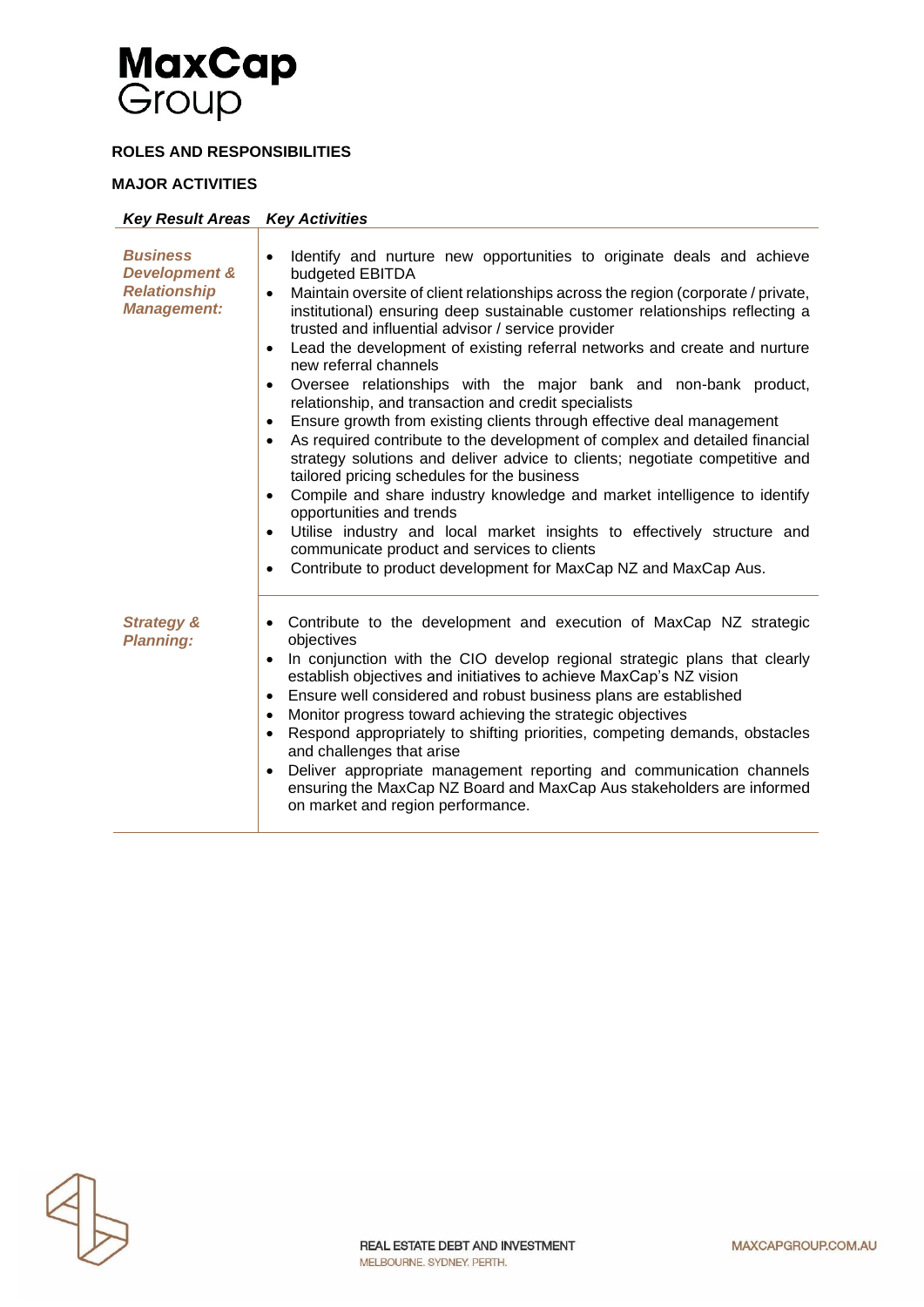

### **OTHER ACTIVITIES**

| <b>Key Result Areas Key Activities</b> |                                                                                                                                                                                                                                                                                                                                                                                                                                                                                                                                                                                                                                                                                                                                                                                                                                                                                                                                                                                                                                                                                                                                                                                                                                                                                                                                                                                                                                                                                                                                                                                                                                                   |
|----------------------------------------|---------------------------------------------------------------------------------------------------------------------------------------------------------------------------------------------------------------------------------------------------------------------------------------------------------------------------------------------------------------------------------------------------------------------------------------------------------------------------------------------------------------------------------------------------------------------------------------------------------------------------------------------------------------------------------------------------------------------------------------------------------------------------------------------------------------------------------------------------------------------------------------------------------------------------------------------------------------------------------------------------------------------------------------------------------------------------------------------------------------------------------------------------------------------------------------------------------------------------------------------------------------------------------------------------------------------------------------------------------------------------------------------------------------------------------------------------------------------------------------------------------------------------------------------------------------------------------------------------------------------------------------------------|
| <b>Deal</b><br><b>Management:</b>      | Agree structure and risk parameters with relevant Directors and senior<br>$\bullet$<br>leaders for all new credit proposals<br>Assume full responsibility for deal management, monitoring progress and<br>$\bullet$<br>reporting to Directors and relevant senior leaders any material developments<br>in transactions during the credit and / or due diligence h knowledge of<br>Investor profile to enable ease of alignment to deals<br>In conjunction with internal stakeholders and external legal advisors prepare<br>and negotiate and document terms and conditions of Offer Letters<br>As required, draft IM and internal credit papers for approval and present<br>overview to investment committee, or institutional or private investors as<br>required<br>Ensure effective management of credit process, including internal and<br>external stakeholders to meet agreed timeframes<br>Liaise with internal and external stakeholders throughout the credit process,<br>assisting with deal execution and due diligence to ensure that all conditions<br>precedents (CPs) are satisfied ahead of financial close<br>Professionally and efficiently address concerns or queries raised by clients,<br>third parties and key stakeholders, promptly escalate issues to Directors as<br>required<br>Manage and mitigate risks through effective collaboration with internal<br>stakeholders and external advisors<br>Assimilate complex information and make concise, well informed decisions<br>Proactively manage external client expectations to assist internal<br>stakeholders to deliver superior service within agreed timeframes |
| <b>Distribution</b>                    | Work collaboratively with Bayley's, Forsyth Barr and MaxCap Aus<br>Distribution team in leading capital raising to match deal flow requirements<br>Research, identify and engage with target clients<br>Credibly represent the views and investment objectives of project or fund<br>influence decisions and close deals<br>Create and nurture new referral channels                                                                                                                                                                                                                                                                                                                                                                                                                                                                                                                                                                                                                                                                                                                                                                                                                                                                                                                                                                                                                                                                                                                                                                                                                                                                              |
| <b>Team</b><br><b>Management:</b>      | Drive ongoing development of MaxCap culture, consistently lead by<br>$\bullet$<br>example, set expectations and hold people accountable to behaving in line<br>with the values<br>Deliberately build the capability and spirit of the team to achieve ambitious<br>objectives<br>Regularly communicate with the team to influence engagement and<br>awareness of important priorities and key initiatives<br>Deliver effective recruitment, performance management, training and<br>change management practices<br>Provide regular and balanced feedback to direct reports to enable their<br>performance development<br>Ensure performance reviews are completed in line with framework<br>requirements<br>Drive accurate and timely data input for operating systems<br>Create a culture of continuous improvement and innovation by regularly<br>$\bullet$<br>seeking input of fresh ideas from the team                                                                                                                                                                                                                                                                                                                                                                                                                                                                                                                                                                                                                                                                                                                                       |